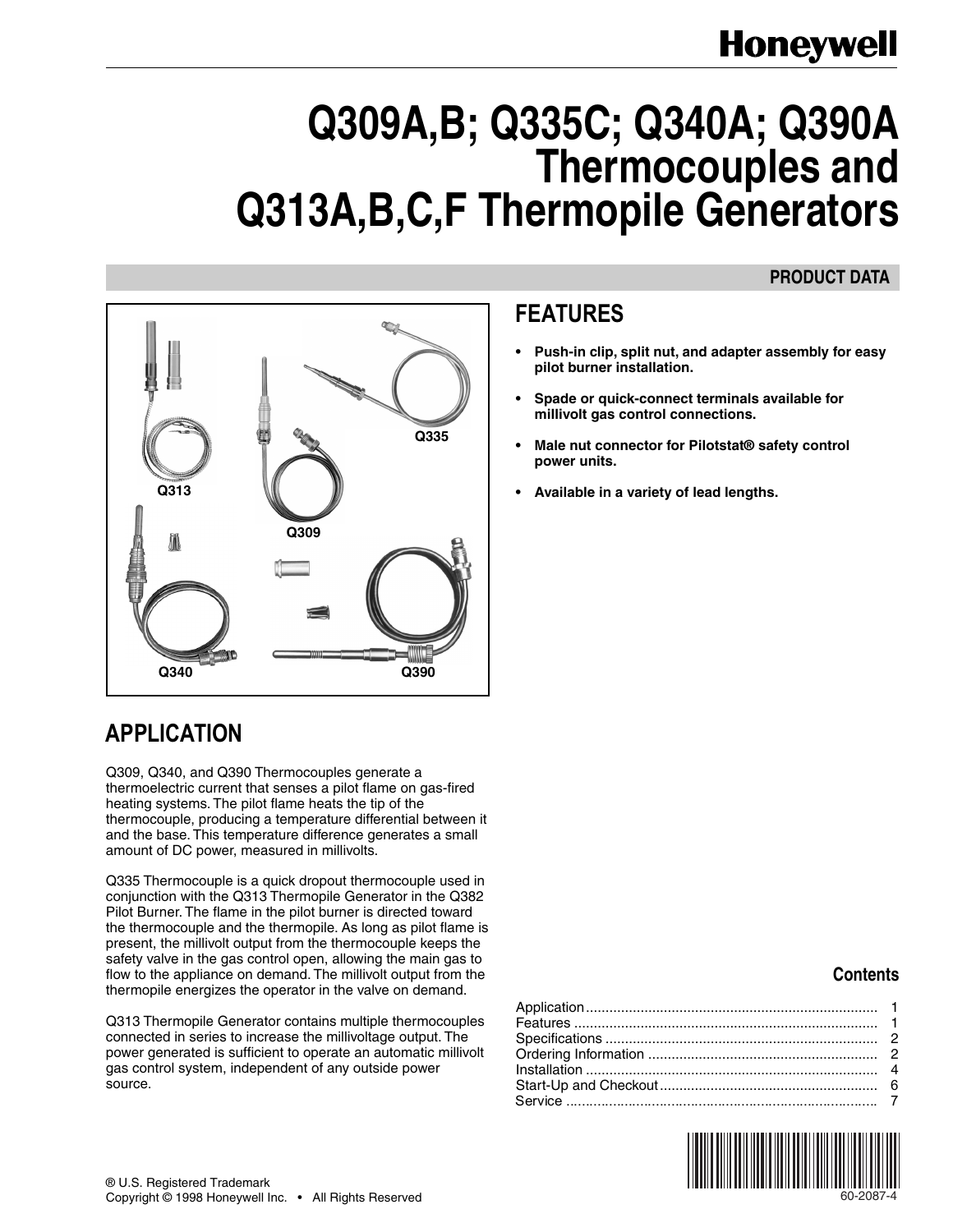## **SPECIFICATIONS**

#### **Models:**

Thermocouples: Q309A. Q309B Includes junction box for series hookup with high limit switch. Q335C Quick dropout model. Q340A. Q390A. Thermopile Generators: Q313A. Q313B Includes junction box for series hookup with high limit switch. Q313C with 1/4 in. female quick-connects. Q313F with polarity identified spade terminals. **Dimensions:**

See Fig. 1.

#### **Lead Lengths in in. (mm):**

Q309: Standard: 18 (457), 24 (610), 30 (762), 36 (914). Other: 13 (330), 21 (533), 48 (1219).

Q335:

17.75 (450), 23.6 (600), 29.5 (750), 39 (1000) Q340:

Standard: 18 (457), 24 (610), 30 (762), 36 (914). Other: 48 (1219).

Q390:

Standard: 18 (457), 24 (610), 30 (762), 36 (914). Q313:

Standard: 15 (381), 23 (584), 35 (889). Other: 47 (1192).

#### **Output (Open Circuit):**

Q309, Q340, and Q390: Normal Range: 26 to 32 mV. Lowest Acceptable: 18 mV. Turndown: 2 mV

#### Q335:

Normal Range: 20 to 30 mV. Lowest Acceptable: 15 mV. Turndown: 4 mV Q313: Normal Range: 600 to 750 mV. Lowest Acceptable: 540 mV.

Turndown: 141 mV

### **Maximum DC Cold Resistance at 80**°**F (27**°**C):**

Q309, Q340, Q335, and Q390: For all lead lengths less than 39 in.: 0.02 ohms. For 39 in. and 48 in. lead lengths: 0.03 ohms. Q313 Resistance (Lead Length): 2.87 ohms (15 in.). 2.88 ohms (23 in.). 2.89 ohms (35 in.). 2.90 ohms (47 in.).

NOTE: Use W129A Millivoltmeter to determine maximum resistance.

#### **Hot and Cold Junction Temperature Ratings:**

Q309, Q340, Q390, Q313: Hot Junction: 1400°F (760°C). Cold Junction: 780°F (416°C). Q335: Hot Junction: 1200°F (649°C). Cold Junction: 775°F (413°C).

#### **Accessories:**

390012C Power Unit Female Adapter. 392451 ECO Adapter. Q357A Thermocouple Terminal Adapter.

#### **Pilot Burner Usage:**

See Table 1.

### **Q340 Replacement Information:**

See Table 2.

## **ORDERING INFORMATION**

When purchasing replacement and modernization products from your TRADELINE® wholesaler or distributor, refer to the TRADELINE® Catalog or price sheets for complete ordering number.

If you have additional questions, need further information, or would like to comment on our products or services, please write or phone:

- 1. Your local Home and Building Control Sales Office (check white pages of your phone directory).
- 2. Home and Building Control Customer Relations Honeywell, 1885 Douglas Drive North Minneapolis, Minnesota 55422-4386

In Canada—Honeywell Limited/Honeywell Limitée, 35 Dynamic Drive, Scarborough, Ontario M1V 4Z9. International Sales and Service Offices in all principal cities of the world. Manufacturing in Australia, Canada, Finland, France, Germany, Japan, Mexico, Netherlands, Spain, Taiwan, United Kingdom, U.S.A.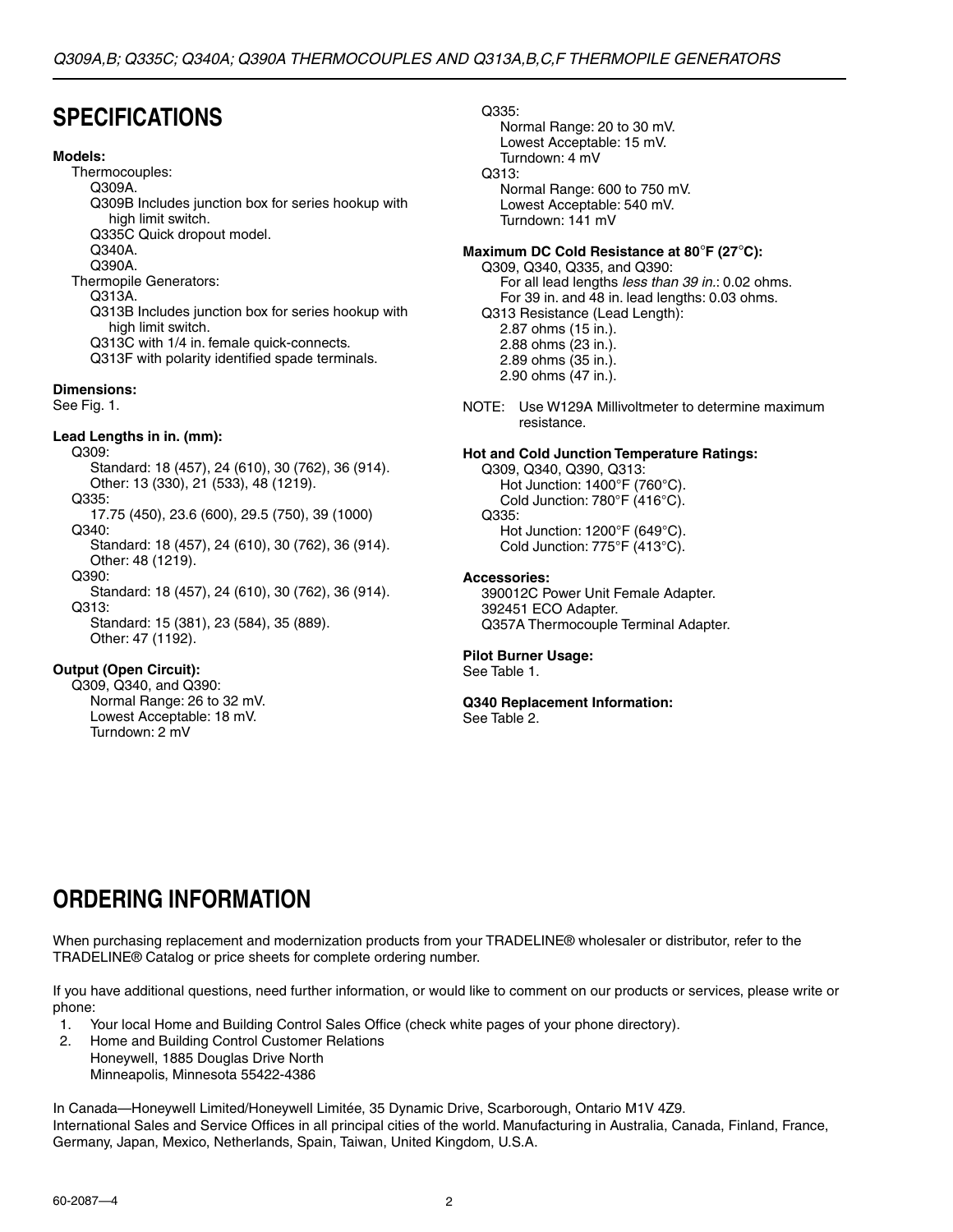

M12765

**Fig. 1. Thermocouple and Thermopile Generator Dimensions in in. (mm).**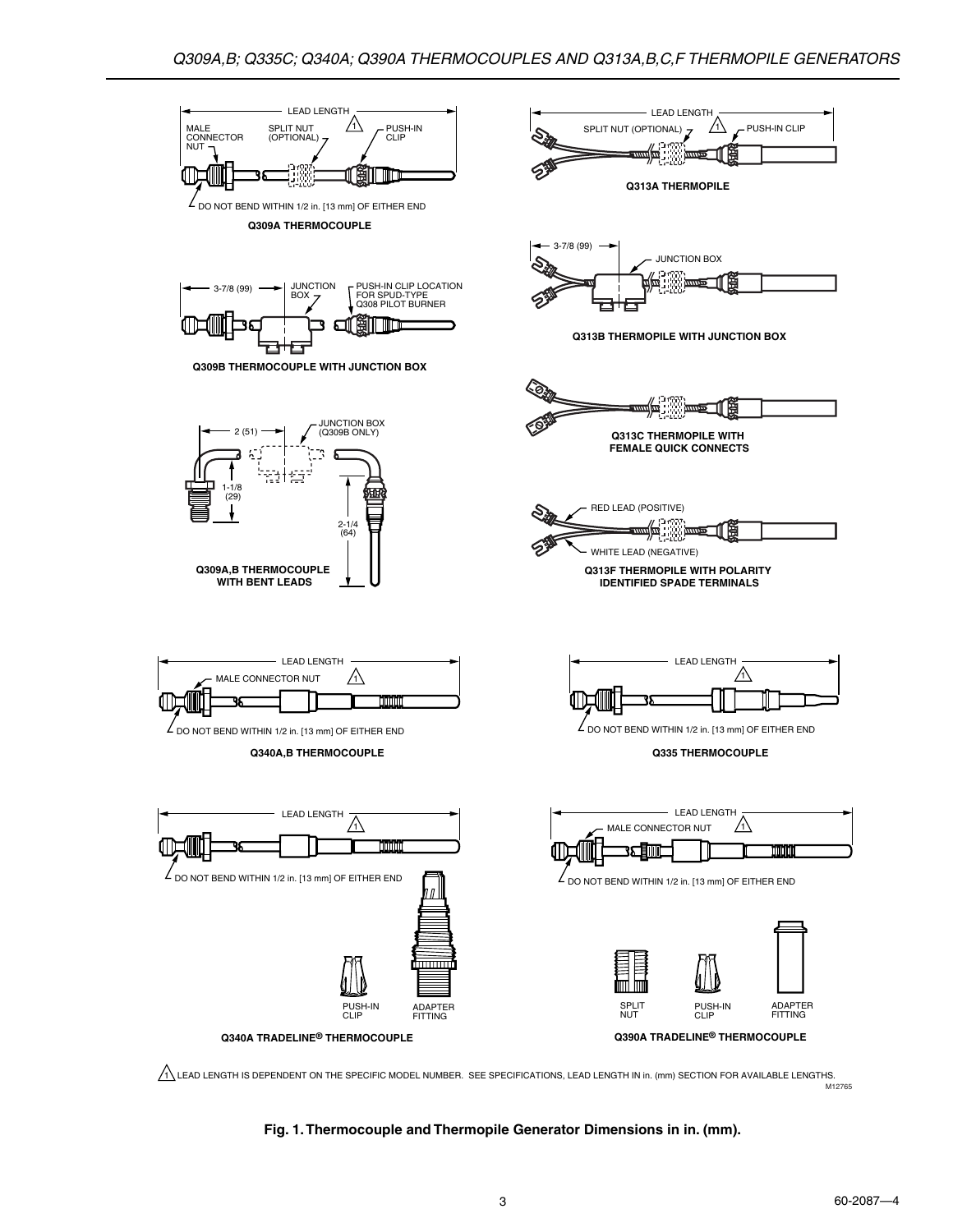| Thermocouple or                            | <b>Pilot Burner</b> |                |      |      |      |      |      |                           |              |              |
|--------------------------------------------|---------------------|----------------|------|------|------|------|------|---------------------------|--------------|--------------|
| <b>GeneratorThermopile</b>                 | Q303                | Q308           | Q314 | Q324 | Q327 | Q350 | Q380 | Q382 <sup>a</sup>         | <b>CS894</b> | <b>CS897</b> |
| Q309                                       |                     | $\blacksquare$ |      |      |      |      |      |                           |              |              |
| Q313                                       |                     |                |      |      |      |      |      | $\blacksquare$ $^{\rm a}$ |              |              |
| Q335                                       |                     |                |      |      |      |      |      | — a                       |              |              |
| Q340 (with adapter)<br>Q390 (with adapter) |                     | ٠              |      |      |      |      |      |                           |              |              |

**Table 1. Pilot Burner Usage.**

<sup>a</sup>The Q382 Pilot Burner requires both a Q313 and a Q335.

**Table 2. Q340 Replacement Information.**

The Q340A TRADELINE® replaces all of the following thermocouples:

| <b>HONEYWELL</b> | <b>ROBERTSHAW</b> | <b>PENN-BASO</b>       | <b>ITT-GENERAL</b> | <b>WHITE ROGERS</b> | <b>JADE</b> |
|------------------|-------------------|------------------------|--------------------|---------------------|-------------|
| Q309             | 1980              | K <sub>15</sub>        | 2500 SERIES        | <b>HO SERIES</b>    | TK5         |
| Q326             | T45               | K <sub>16</sub>        | 2600 SERIES        |                     |             |
| Q337             | T46               | K <sub>19</sub><br>88D |                    |                     |             |

## **INSTALLATION**

### **When Installing this Product…**

- 1. Read these instructions carefully. Failure to follow them could damage the product or cause a hazardous condition.
- 2. Check ratings given in instructions and on product to make sure product is suitable for your application.
- 3. Installer must be a trained, experienced service technician.
- 4. After installation is complete, check out product operation as provided in these instructions.

## **WARNING**

#### **Fire or Explosion Hazard.**

#### **Fuel gas accumulation can cause property damage, severe injury, or death.**

Turn off gas supply at appliance service valve before starting installation.

## **CAUTION**

**Equipment Damage or Electrical Shock Hazard. Can short equipment circuitry or shock individuals.**

Disconnect power supply before installation.

Follow appliance manufacturer's instructions, if available. Otherwise, use instructions provided below as a guide.

### **Push-in Clip Design**

- **1.** Insert thermocouple/thermopile tip into hole or barrel provided beneath the pilot burner (see Fig. 2).
- **2.** Push in firmly until locked into place.



#### **Fig. 2. Installing thermocouple/thermopile with push-in clip**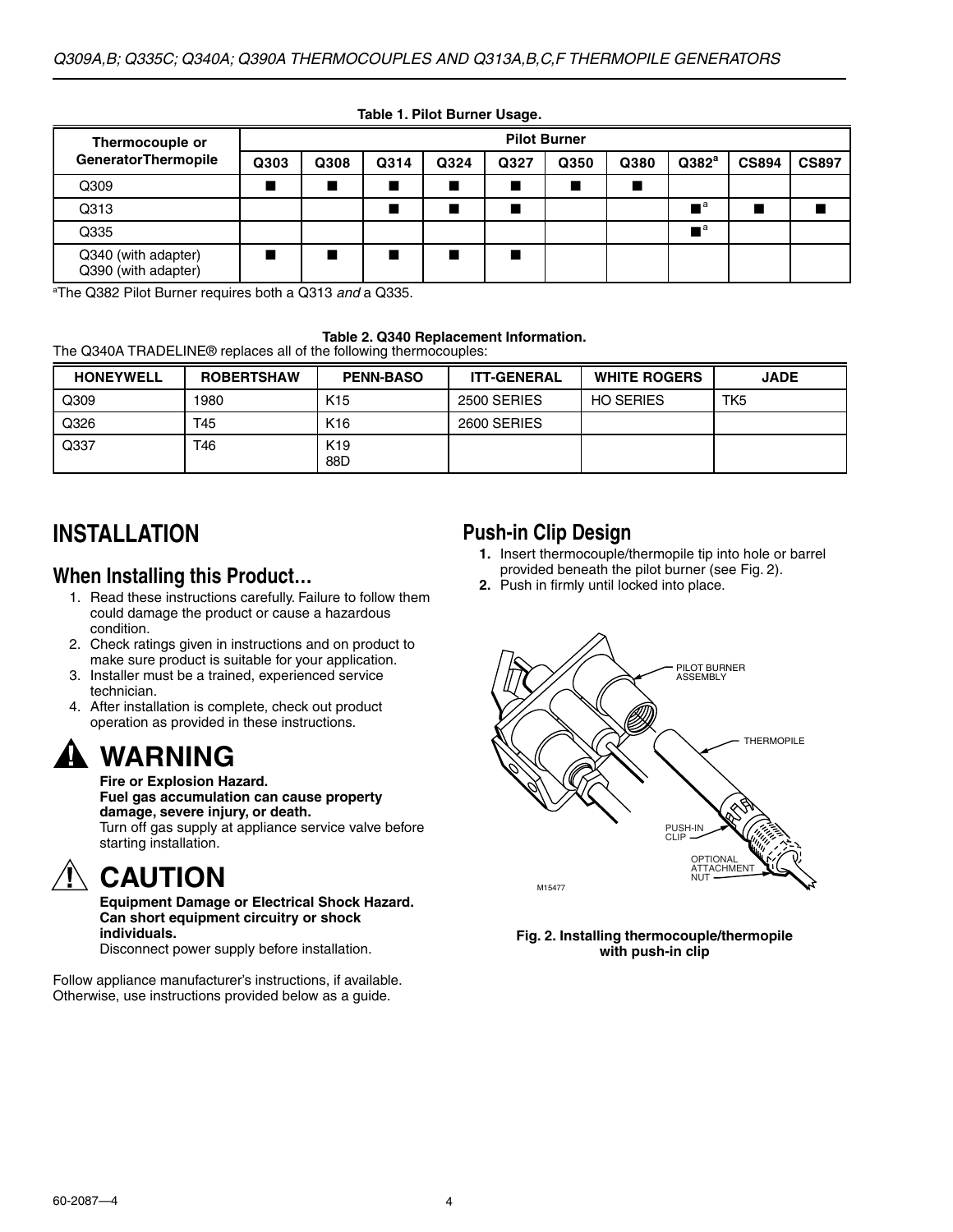## **Split Nut Design**

- **1.** Remove push-in clip and discard.
- **2.** For Q390A models, attach adapter fitting over thermocouple.
- **3.** Insert thermocouple/thermopile tip into hole or barrel provided beneath the pilot burner (see Fig. 3).
- **4.** Engage attachment nut threads and tighten.



#### **Fig. 3. Installing thermocouple/thermopile with attachment nut.**

## **PG9 Adapter (Q313A** *only***)**

- **1.** Insert thermopile tip into barrel of PG9 Adapter (see Fig. 4).
- **2.** Engage attachment nut threads and tighten until finger tight.
- **3.** Remove PG9 Generator Clip and set aside.
- **4.** Replace PG9 Generator with thermopile and PG9 Adapter.
- **5.** Replace PG9 Generator Clip to hold thermopile and PG9 Adapter in place.



**Fig. 4. Installing thermopile with PG9 Adapter.**

## **Gas Control Connection (Q313A** *only***)**

#### **IMPORTANT**

- This is an electrical connection. Ensure that all connections are clean and tight for proper operation.
- **1.** Route leadwire from pilot burner to gas control. Avoid hot surfaces and high temperatures.
- **2.** If available, attach quick-connect terminals to spade connectors (see Fig. 5).
- **3.** Connect leads to terminals marked PP on the gas control (see Fig. 6).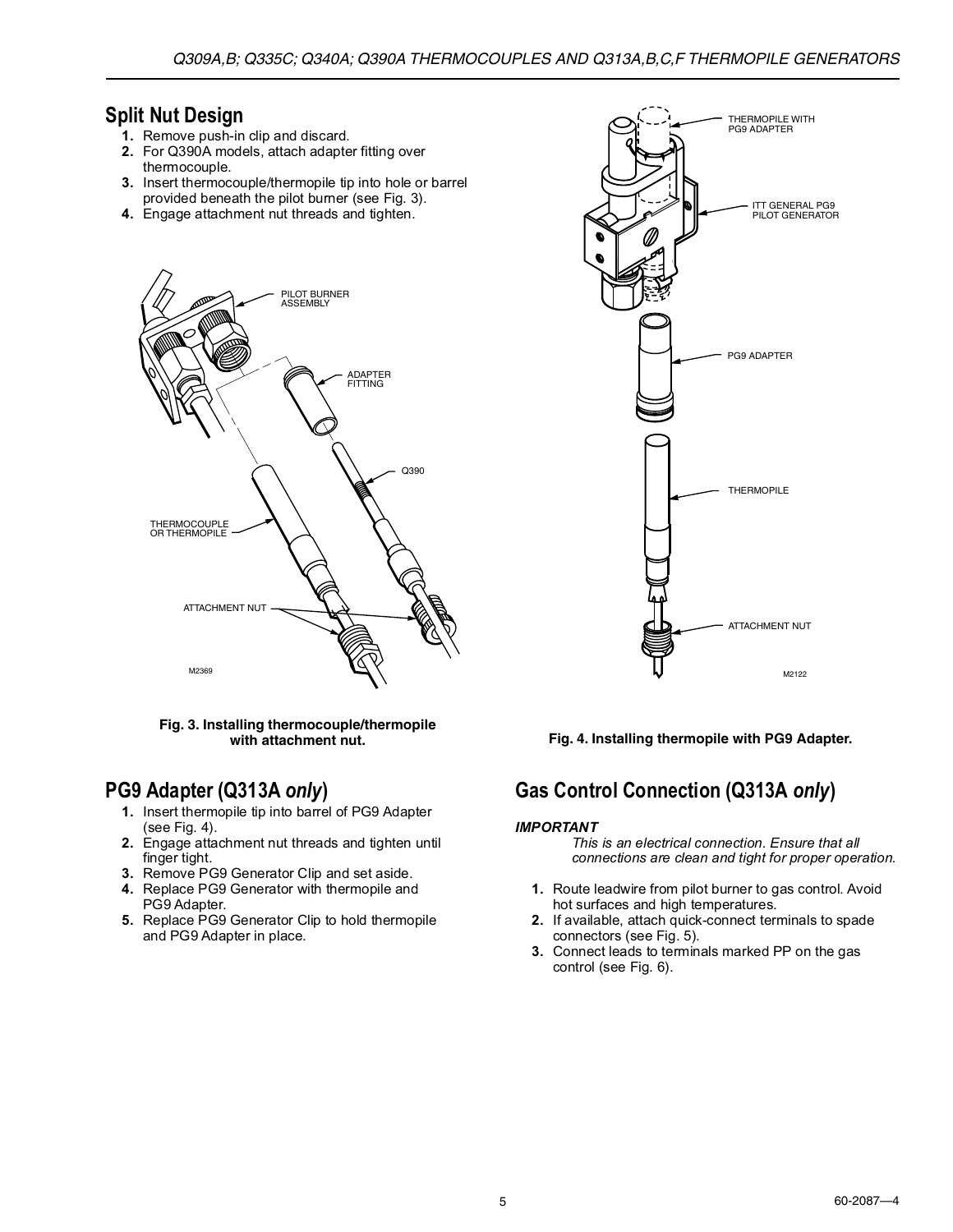

**Fig. 5. Attach quick-connect terminals.**



**Fig. 6. Typical wiring connections for thermopile.**

## **Pilotstat Safety Control Connection (Q309, Q340, and Q390)**

#### **IMPORTANT**

- This is an electrical connection. Ensure that all connections are clean and tight for proper operation.
- **1.** Insert the end of the lead into the female connector on
- the Pilotstat power unit (see Fig. 7). **2.** Engage male nut and turn until finger tight.
- **3.** Using a wrench, tighten 1/4 turn beyond finger tight.



**Fig. 7. Typical Pilotstat power unit connection.**

## **High Limit Terminal Connection (Q309B and Q313B)**

Follow the instructions provided by the appliance manufacturer or with the high limit connection. Make certain the connections are clean and tight, or nuisance shutdown will result.

## **START-UP AND CHECKOUT**

## **Adjust Pilot Flame**

The pilot flame should envelop 3/8 to 1/2 in. (10 to 13 mm) of the thermocouple/thermopile tip (see Fig. 8). To adjust the pilot flame:

- **1.** Remove the pilot adjustment cover screw.
- **2.** Turn the inner pilot adjustment screw clockwise to decrease, or counterclockwise  $\curvearrowleft$  to increase the pilot flame.
- **3.** Always replace the pilot adjustment cover screw and tighten firmly after completing adjustment to ensure proper operation.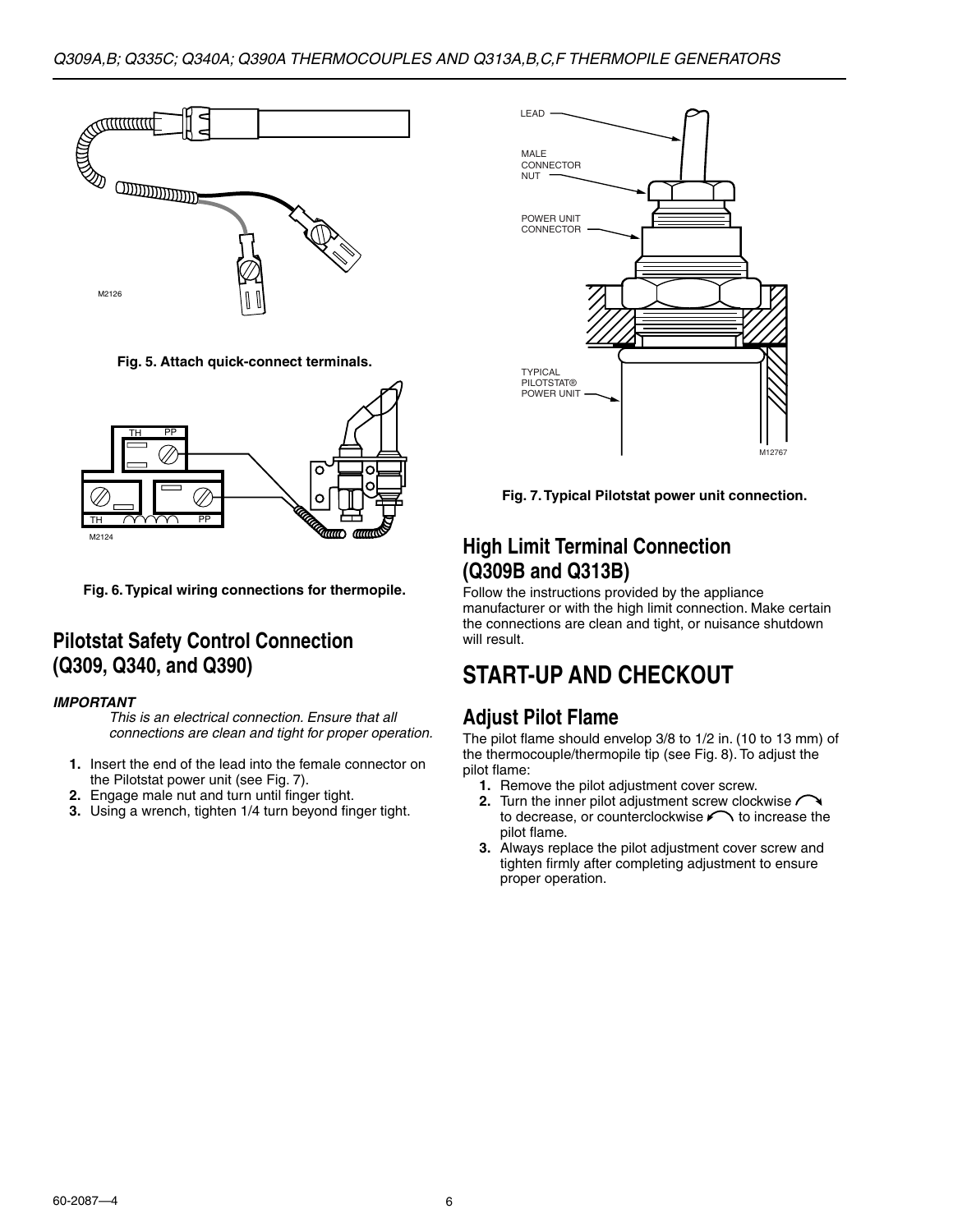

**must be in pilot flame.**

## **Check Safety Shutdown Performance**

- **1.** Follow appliance manufacturer's instructions for lighting pilot and main burner.
- **2.** Ensure the gas control (if used) opens properly when the pilot is burning normally.
- **3.** Extinguish the pilot flame. Make certain the pilot gas flow stops within 2-1/2 minutes.
	- NOTE: Safety shutoff of pilot gas proves complete shutdown because safety shutoff valve blocks flow of gas to main burner and pilot.
- **4.** Relight pilot burner using manufacturer's instructions.

## **Check System Operation**

Set the thermostat to call for heat and observe the appliance through one complete cycle to ensure proper operation.

## **SERVICE**

## **WARNING**

**Fire or Explosion Hazard. Fuel gas accumulation can cause property damage, severe injury, or death.** Perform Gas Leak Test every time work is done to the system.

## **Thermocouple/Thermopile Performance**

Thermocouples and thermopiles require proper temperature differential between the hot-junction (tip) and the cold-junction (base) to provide satisfactory operation of millivoltage gas controls. Thermocouples and thermopiles perform less effectively when exposed to excessive cold-junction or hotjunction temperatures.

Eliminate excessive hot-junction temperatures by proper pilot flame adjustment (see Adjust Pilot Flame section in Start-up and Checkout).

Heat radiation from adjacent surfaces or high ambient air temperatures often causes excessive cold-junction temperatures. Eliminate excessive cold-junction temperatures by shielding the pilot flame (see Fig. 9), or by constructing a baffle to direct secondary air over the pilot burner base.



**Fig. 9. Proper shielding of pilot flame.**

## **Effective Ignition Test**

The Effective Ignition Test assures that the pilot flame ignites the main burner within four seconds from the time gas reaches the main burner. In this test, the pilot flame is just sufficient to open the main gas valve.

- **1.** Light the main burner according to the appliance manufacturer's instructions and allow to burn at least five minutes.
- **2.** Remove one thermostat lead (TH) at the gas control terminal.
- **3.** Using the pilot gas adjustment screw, decrease the pilot flame until it begins to pull away from the thermocouple/ thermopile. Allow the thermocouple/thermopile to cool for one minute.
- **4.** Temporarily jumper the thermostat terminals (TH) on the gas control.
- **5.** If the main burner ignites, reduce the pilot flame—until the valve fails to pull in—by turning the pilot adjustment screw 1/4 turn at a time. Allow the thermocouple/ thermopile to cool at least one minute between each reduction of the pilot flame level.
- **6.** Increase the pilot flame just enough to pull in the gas control main valve.
- **7.** Jumper the thermostat terminals. The main burner should light within four seconds and without flame rollout.
	- a**.** If it does not light, check the Location and Mounting instructions in the pilot burner instructions.
	- b**.** Repeat steps 1 through 6.
	- c**.** If the main burner still does not light, the thermocouple/thermopile output is too low; replace the thermocouple/thermopile and repeat steps 1 through 6.
- **8.** Remove the jumper to shut off the main burner.
- **9.** Readjust the pilot burner flame (see Adjust Pilot Flame section in Start-up and Checkout).
- **10.** Reconnect the thermocouple/thermopile lead and ensure all connections are correct and the system is functioning properly.

Refer to appliance manufacturer's instructions for further service information.